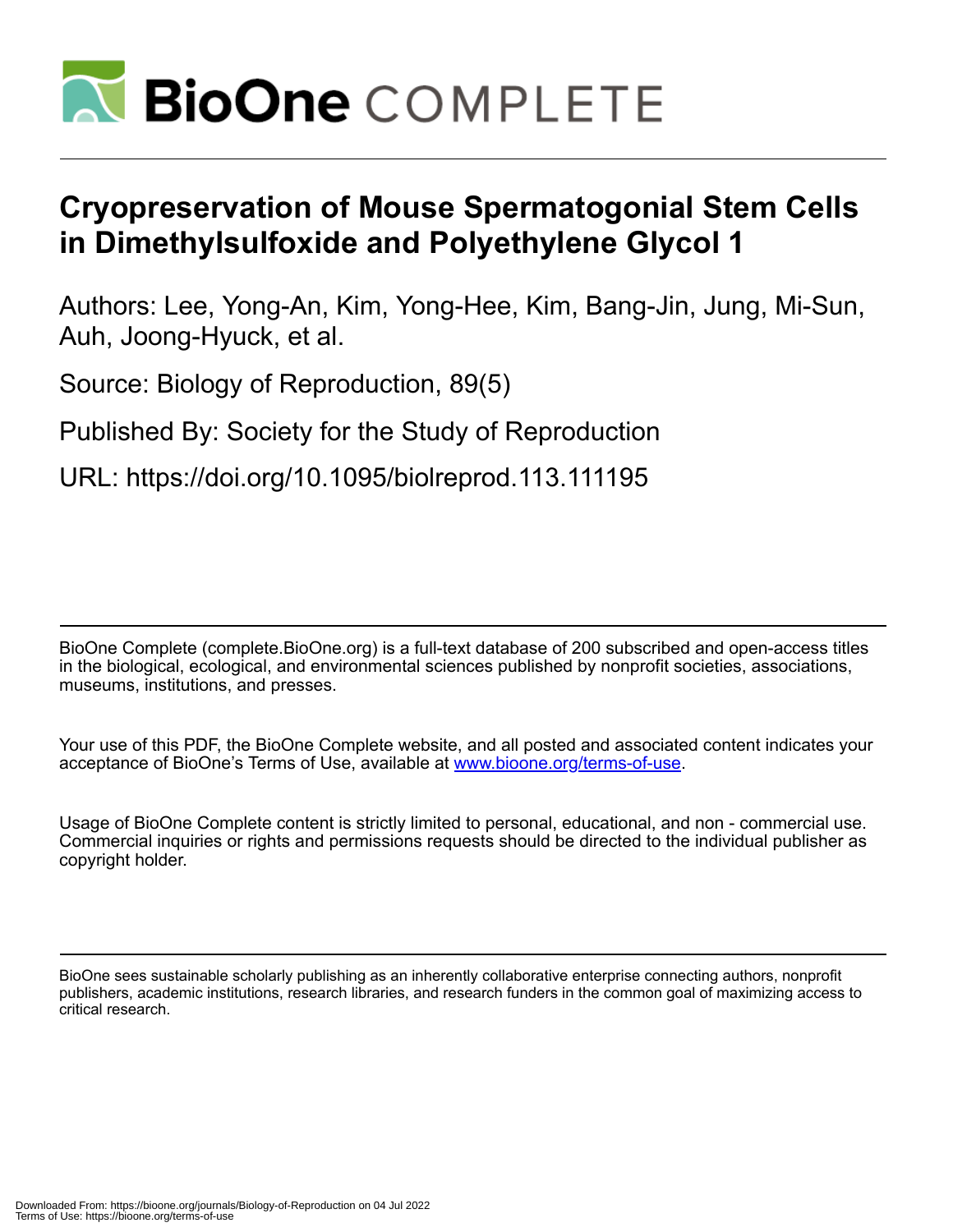# Cryopreservation of Mouse Spermatogonial Stem Cells in Dimethylsulfoxide and Polyethylene Glycol<sup>1</sup>

# Yong-An Lee,<sup>3</sup> Yong-Hee Kim,<sup>3</sup> Bang-Jin Kim,<sup>3</sup> Mi-Sun Jung,<sup>3</sup> Joong-Hyuck Auh,<sup>4</sup> Ju-Tae Seo,<sup>5</sup> Yong-Seog Park,  $6$  Sang-Hoon Lee,<sup>7</sup> and Buom-Yong Ryu<sup>2,3</sup>

 $^3$ Department of Animal Science and Technology, Chung-Ang University, Ansung, Gyeonggi-Do, Korea

4 Department of Food Science and Technology, Chung-Ang University, Ansung, Gyeonggi-Do, Korea

<sup>5</sup>Department of Urology, Cheil General Hospital & Women's Healthcare Center, Kwandong University College of Medicine, Seoul, Korea

<sup>6</sup>Laboratory of Reproductive Biology & Infertility, Cheil General Hospital & Women's Healthcare Center, Kwandong University College of Medicine, Seoul, Korea

<sup>7</sup> Department of Obstetrics and Gynecology, School of Medicine, Chung-Ang University, Seoul, Korea

## ABSTRACT

Assisted reproductive techniques involving isolation, culture, and transplantation of spermatogonial stem cells (SSCs) have the potential to create transgenic livestock and to treat male infertility caused by cancer treatments such as chemotherapy or radiation. Because stem cells may need to be preserved for several years before reintroduction to the patients' testes, efficient SSC cryopreservation techniques need to be developed. SSCs can reinitiate spermatogenesis in recipient testes after freezing; however, optimal cryopreservation protocols have not been identified. The objective of this study was to develop an efficient cryopreservation method for SSCs using permeable cryoprotectant agents (PCAs) or additive cryoprotectant agents (ACAs). To identify an efficient cryopreservation method, populations of mouse testis cells enriched for SSCs were cultured in vitro and frozen using conventional freezing media containing various PCAs or ACAs for 1 wk or 1, 3, 6, 12, or 24 mo. Additionally, various molecular weights and concentrations of polyethylene glycol (PEG) were evaluated. Recovery rate, culture potential, and stem cell activity were significantly greater for cells frozen in 2.5% PEG with a molecular weight of 1000 compared to other treatment groups. These cells also retained the ability to colonize recipient testes, generate normal spermatogenesis, and contribute to viable offspring. The systematic analysis of many cryoprotectant agents indicates that 2.5% PEG (molecular weight 1000) is the most effective agent for efficient SSC cryopreservation.

cryopreservation, polyethylene glycol, spermatogonial stem cells, transplantation

## INTRODUCTION

Spermatogonial stem cells (SSCs) are the foundation of adult spermatogenesis because they have the capacity to undergo both self-renewal and differentiation into spermatozoa throughout the lifetime of a male [1, 2]. The ability to selfrenew and differentiate into spermatozoa results in the ability of donor SSCs to produce a nearly limitless number of mature spermatozoa after transplantation to a recipient testis [3, 4]. The ability to isolate, culture, and transplant SSCs has facilitated the development of practical and clinical applications such as producing transgenic animals and preserving the germ lines of valuable livestock, endangered species, and prepubertal human cancer patients [5–8].

To maximize the efficiency of SSC manipulation, cryopreservation of the SSC must be feasible. Initial studies exploring SSC transplantation demonstrated that mouse SSCs could reinitiate spermatogenesis in recipient testes following cryopreservation [9]. Subsequent research has demonstrated that SSCs from a variety of mammals, including livestock and humans, have the capacity to survive long-term cryopreservation [10–18]. Furthermore, cryopreservation provides for the long-term preservation of SSCs from species for which SSC culture and transplantation techniques have yet to be developed. Although these initial studies have demonstrated a potential for cryopreservation of SSCs, techniques used have been very similar to those used for somatic cells. Additionally, few attempts have been conducted to optimize germ cell cryopreservation, or to directly evaluate the effects of cryopreservation on the SSC. To maximize the efficiency of future applications, novel SSC cryopreservation protocols must be developed and optimized.

Development of cryopreservation techniques for SSCs has utilized uncontrolled slow-freezing methods coupled with rapid thawing. These methods have proven to be convenient methods for the long-term preservation of SSCs capable of restoring fertility after thawing and transplantation into infertile recipient mice [19–21]. Furthermore, it has been demonstrated that cryopreservation does not lead to the development of genetic or epigenetic errors [19]. A common consequence of cryopreservation using uncontrolled slow freezing is the development of cryoinjury caused by osmotic stress. However, the osmotic stress can be overcome by including permeable cryoprotectant agents (PCAs), which reduce intracellular ice formation, in cryopreservation media. Furthermore, the addition of additive cryoprotectant agents (ACAs) can further improve cellular viability after thawing [22–24].

<sup>&</sup>lt;sup>1</sup>Supported by the Korean Health Technology R&D Project (No. A120080), Ministry of Health & Welfare and Next-Generation Bio-Green 21 Program (No. PJ009554), Rural Development Administration, Republic of Korea.

 $\rm ^2C$ orrespondence: Buom-Yong Ryu, Department of Animal Science and Technology, Chung-Ang University, Ansung-Si, Gyeonggi-Do 456–756, Korea. E-mail: byryu@cau.ac.kr

Received: 31 May 2013. First decision: 2 July 2013. Accepted: 3 September 2013. - 2013 by the Society for the Study of Reproduction, Inc. This is an Open Access article, freely available through Biology of Reproduction's Authors' Choice option. eISSN: 1529-7268 http://www.biolreprod.org ISSN: 0006-3363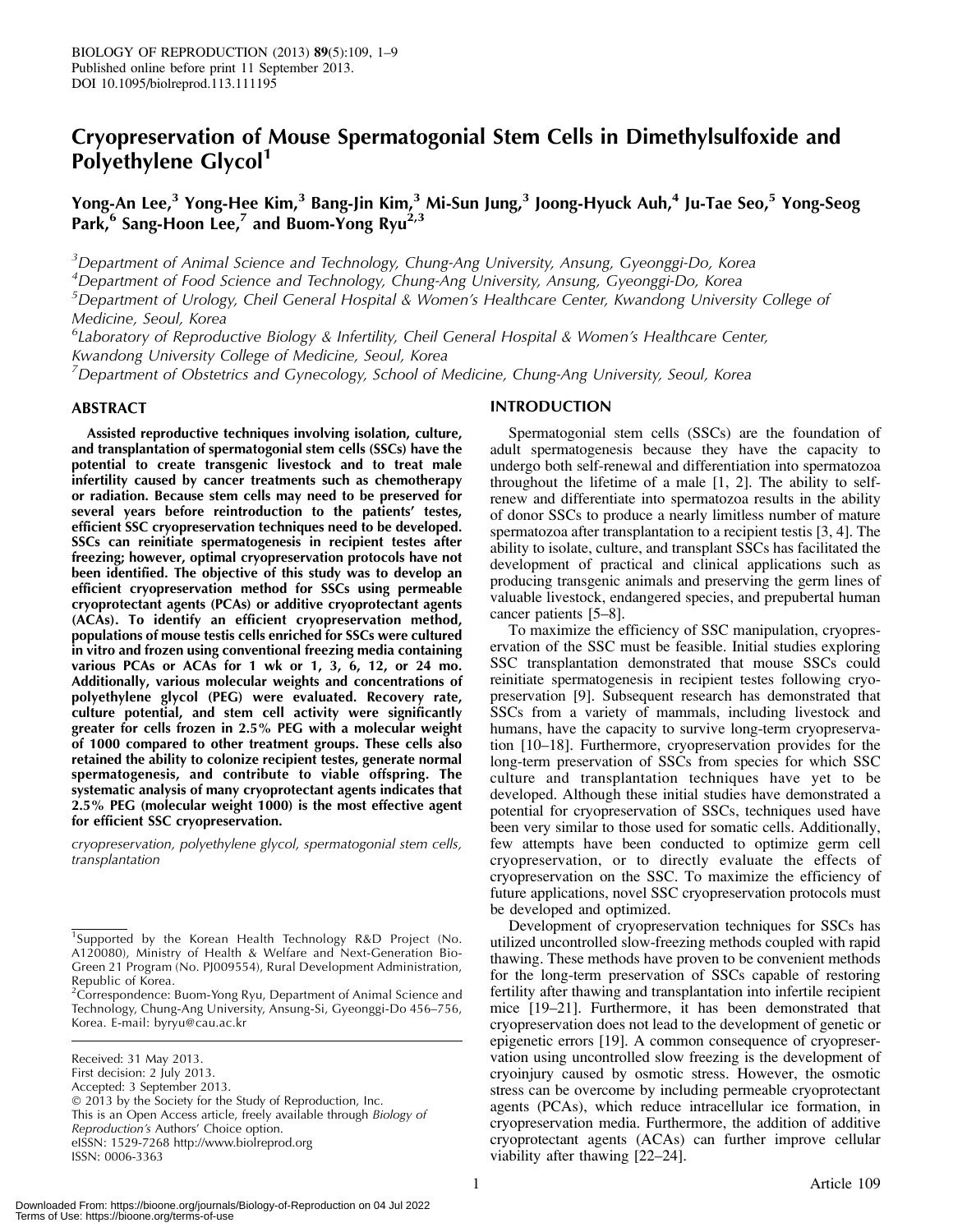The objective of this study was to develop an efficient cryopreservation method for SSCs using PCAs and/or ACAs. To complete this objective, mouse testis cells enriched for SSCs were cultured in vitro and preserved using various cryopreservation media. After thawing, testis cells enriched for SSCs were evaluated for recovery rate, culture potential, and functional capacity to restore fertility after transplantation into recipient testes.

# MATERIALS AND METHODS

#### Isolation and Culture of Testis Cells Enriched for SSCs

Animal procedures were approved by the Animal Care and Use Committee of Chung- Ang University (permit number 11–0038) in accordance with the Guide for the Care and Use of Laboratory Animals of the National Institutes of Health. All reagents were purchased from Sigma-Aldrich (St. Louis, MO) unless otherwise stated. Donor testis cells for all experiments except progeny generation transplantation experiments were isolated from 6- to 8-day-old F1 progeny of C57BL/6-TgEGFP X DBA/2 crosses (C57GFP X DBA). Donor testis cells for progeny generation transplantation experiments were isolated from 6- to 8-day-old C57BL/6-TgEGFP (C57GFP) males. All donor cells expressed the enhanced green fluorescent protein (EGFP). Isolation and culture of testis cells enriched for SSCs was conducted as previously reported [25] with slight modification. After collection, fresh testes were washed in Dulbecco PBS (DPBS; Invitrogen, Grand Island, NY) and decapsulated. To create a single-cell suspension, decapsulated testis tissue was incubated at  $37^{\circ}$ C for 5 min in a 2:1 solution of 0.25% trypsin-EDTA (Invitrogen) and 7 mg/ml DNAse I (Roche, Basel, Switzerland) in DPBS. After the initial 5-min digestion, tubules were dispersed and allowed to incubate an additional 5 min. Incubation was followed by addition of fetal bovine serum (FBS; Hyclone; Thermo Scientific, Logan, UT) equivalent to 10% of the reaction volume. To remove undigested tissue and debris, testis cell suspensions were filtered through a nylon mesh with 40 lm pores (BD Biosciences, San Jose, CA). After digestion and filtration, cell viability was determined to be greater than 95% by trypan blue exclusion. Single-cell suspensions were centrifuged at  $600 \times g$  at 4°C for 7 min and cells were resuspended to  $5 \times 10^6$  cells/ml in Dulbecco modified Eagle medium (Invitrogen) containing 10% FBS, 2 mM L-glutamine, 0.1 mM β-mercaptoethanol, 100 U/ml penicillin, and 100 µg/ml streptomycin. To remove erythrocytes and debris from the single-cell suspension,  $10 \times 10^6$  cells were overlaid on 2 ml of 30% Percoll and centrifuged. The percentage of undifferentiated germ cells (based on PLZF expression) in the resulting Percoll-enriched cell fraction was  $1.8\% \pm 0.5\%$  (n = 3). The cell pellet isolated after Percoll centrifugation was resuspended for magnetic-activated cell sorting (MACS) to isolate THY-1-positive testis cells enriched for SSCs using anti-THY-1 microbeads (Miltenyi Biotech, Auburn, CA) as previously described [25]. The percentage of undifferentiated germ cells (based on PLZF expression) in the resulting THY-1-positive cell fraction was  $39.5\% \pm 3.2\%$  (n = 3). To initiate testis cell cultures enriched for SSCs,  $0.1 \times 10^6$  THY-1<sup>+</sup> cells/well were placed in 12-well culture plates containing mitotically inactivated STO (SIM mouse embryo-derived thioguanine- and ouabain-resistant) feeder cells. Germ cell cultures were maintained in mouse serum-free medium (mSFM) as previously described [26] containing 1 ng/ml basic fibroblast growth factor (R&D Systems, Minneapolis, MN), 10 ng/ml GDNF (R&D Systems) and 75 ng/ml GFRa1 (R&D Systems). The serum-free nature of the SSC culture media prevents overgrowth of the SSCs by testis somatic cells. Culture medium was replaced every 2–3 days and wells were passaged weekly 1:2 or 1:3. In all experiments, passage numbers used were between passage 6 and 12. Within an experiment, the same passage number cells  $(\pm 1)$  passage) were used. The percentage of undifferentiated germ cells (based on PLZF expression) in culture after 6 passages was  $93.8\% \pm 0.8\%$  (n = 3).

#### Cryopreservation

Cultured testis cells enriched for SSCs were recovered 6 wk after initial testis cell isolation by digestion in 0.25% trypsin. After digestion, cells were suspended at  $5 \times 10^5$  cells/ml of Minimum Essential Medium (MEM) alpha (Invitrogen). Freezing medium containing FBS, PBS, and ACA/PCA (in a 1:3:1 ratio) was added to 0.5 ml of cell suspension in a drop-wise manner to a final volume of 1 ml and placed in 1.8 ml cryovials (Corning, Midland, MI). Cryovials were frozen in a Nalgene freezing container (Nalgene, Rochester, NY) that provided a 1°C/min cooling rate to  $-80^{\circ}$ C. After overnight storage at -80°C, cryovials were placed in liquid nitrogen for long-term storage.

Several different freezing media were evaluated to determine their efficacy for cryopreservation of testis cells enriched for SSCs. In our initial experiment, we evaluated four PCAs: dimethylsulfoxide (DMSO), ethylene glycol (1,2 ethane diol; EG), propylene glycol (1,2-propanediol; PG), and glycerol. The PCAs were added at a concentration of 10% to MEM alpha containing 10% FBS (v/v). Of the PCAs evaluated, DMSO was the most effective cryoprotectant. In our second experiment, we evaluated six ACAs: hydroxyethyl starch (HES), collagen, laminin, catalase, Y-27362, and polyethylene glycol (PEG). After initial ACA analysis, we examined two different concentrations (2.5% and 5% w/v) and three different molecular weights (MWs) of PEG (1000, 3000, and 10 000). PEG was also compared to the cryoprotective sugar trehalose. To mix the various ACA cryopreservation media, the cryoprotectants were added to MEM alpha containing 10% FBS and 10% DMSO (v/v).

#### Postthaw Analyses of Recovery Rate and Culture Potential

Frozen cells were thawed after freezing for 1 wk–24 mo by incubation in a  $37^{\circ}$ C water bath for 2.5 min and diluted 1:10 with MEM alpha containing 10% FBS in a drop-wise manner. Analysis of cell viability was determined after thawing by trypan blue exclusion. The recovery rate of viable cells was calculated as follows:

#### Recovery rate  $(\% )$

$$
= \frac{\text{number of recovered viable cells after freeze, thaw, and washing} \times 100}{\text{number of frozen cells } (5 \times 10^5 \text{cells})}
$$
\n(1)

To determine the culture ability of thawed testis cells enriched for SSCs, all cells recovered from a vial after thawing were cultured in mSFM for 1 wk as described above. The 1-wk culture period was used because the doubling rate for nonfrozen cells in our culture system is approximately 1 wk. Noncryopreserved cell cultures of equivalent culture age and seeding number  $(5 \times 10^5)$  were used for normalization. One week after thawing, cells were removed from culture wells by trypsin digestion and EGFP-positive cells were counted. The number of EGFP cells in cultures established from cryopreserved cells was normalized to the number of noncryopreserved cells using the following equation:

Culture potential (%)

$$
= \frac{\text{number of recovered cells after freeze,}\, \text{thaw, and culture} \times 100}{\text{number of recovered noncrypteserved cells after culture}} \tag{2}
$$

#### Transplantation of Cryopreserved Testis Cells Enriched for SSCs

The only way to unequivocally quantify SSCs in a cell population is to transplant them into a recipient testis. Thus, germ cell transplantation was conducted to determine the effects of different cryopreservation techniques on the SSCs. BALB/c immunodeficient nude mice (Nara Biotech., Seoul, Republic of Korea) were used for recipients in SSC quantification experiments. Because of their lack of endogenous spermatogenesis, W/Wv mice were used as recipients for progeny generation transplantation experiments. All animal lines, except nude mice, were purchased from The Jackson Laboratory (Bar Harbor, ME).

To quantify C57GFP X DBA SSCs, thawed testis cells enriched for SSCs were transplanted into nude mice whose endogenous spermatogenesis had been depleted by treatment with 40–44 mg/kg busulfan at 6 wk of age. To determine if transplanted SSCs maintained the ability to generate complete spermatogenesis and contribute to offspring, thawed C57GFP donor cells were transplanted into 12- to 14- or 24-day-old W/Wv mice. Different strains of donor cells were transplanted for the quantification and progeny generation experiments because of the background strains of recipients. After recipient preparation, testis cell populations enriched for SSCs that were frozen for 3 mo were thawed, cultured for 1 wk, concentrated, and stained with trypan blue to visualize injection. Before injection, recipient animals were anesthetized i.p. with 75 mg/kg ketamine and 0.5 mg/kg medetomidine. Approximately 8  $\mu$ l (5 × 10<sup>6</sup> cells/ml) and 2–4  $\mu$ l (50 × 10<sup>6</sup> cells/ml) of donor cells, resulting in filling of 80% of surface seminiferous tubules, were injected into the testes of nude and W/Wv mice respectively through efferent ducts as previously described [27].

Two months after transplantation, recipients were euthanized and testes were recovered and decapsulated. To quantify SSCs, the tubules were gently dispersed and colonies were quantified using fluorescence microscopy. A colony of donor-derived germ cells was defined by size  $(\geq 1 \text{ mm})$  as previously described [28]. Colony numbers were expressed as the number of colonies per  $10<sup>5</sup>$  cells transplanted or normalized as the number of colonies per total cells recovered after culture because of the potential effects of cryopreservation on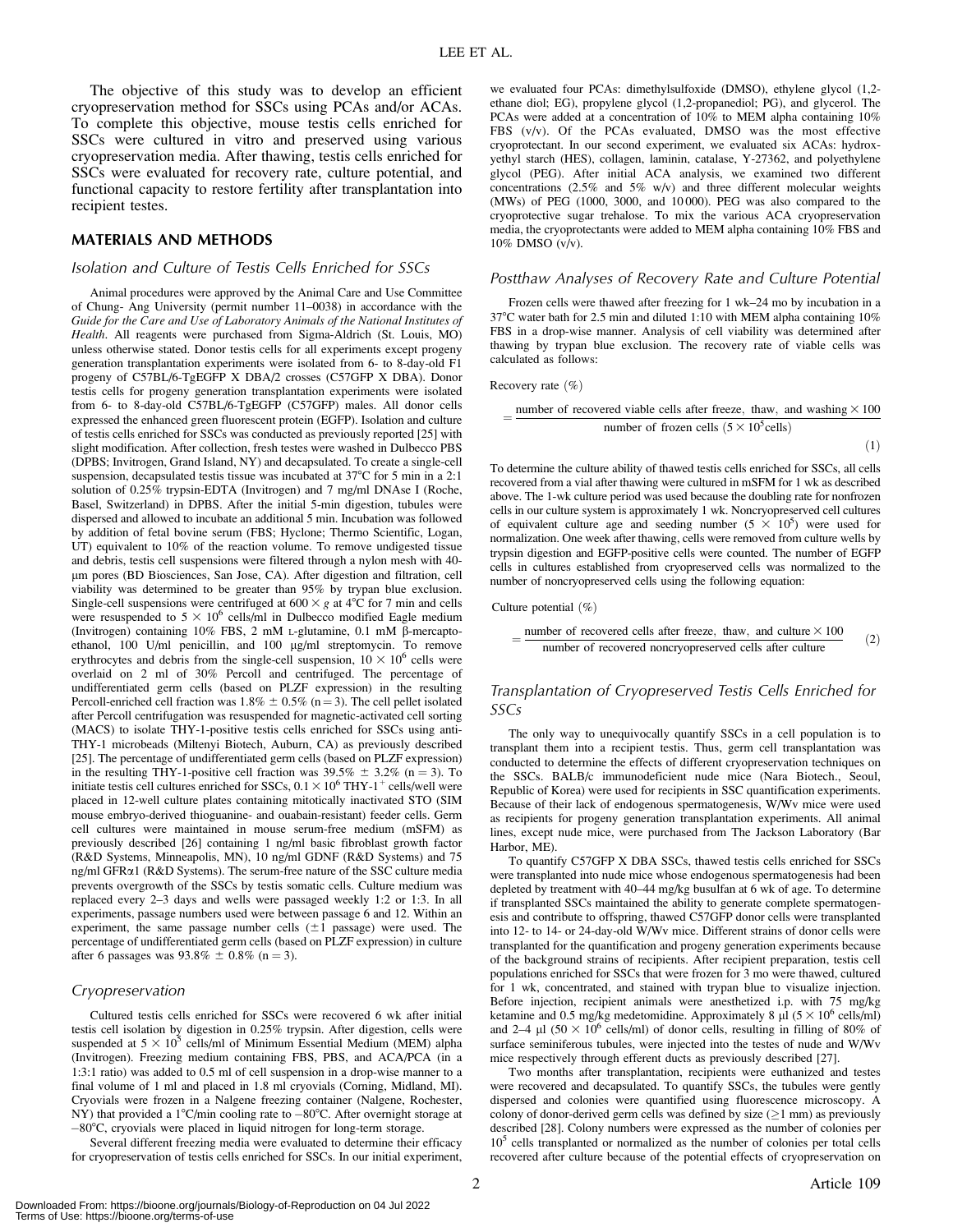

FIG. 1. Effects of PCAs on recovery rate and culture potential of testis cells enriched for SSCs. A) Percentage of viable cells after thawing. B) Culture (proliferation) potential of frozen cells in SSC culture for 1 wk after thawing. Values are means  $\pm$  SEM (n = 3 independently established cultures for each treatment). Bars with different letters are significantly different ( $P < 0.05$ ).

SSC culture potential, by using the following equations:

Colonies/10<sup>5</sup> cells transplanted = 
$$
\frac{\text{number of colonies} \times 10^5}{\text{number of cells transplanted}}
$$
 (3)

Normalized colonies/total number of cells cultured

$$
= \frac{\text{number of colonies} \times \text{total number of cells cultured}}{\text{number of cells transplanted}} \tag{4}
$$

To confirm the extent of donor spermatogenesis in recipients, some testes were recovered 3 mo after transplantation, cryosectioned, and histologically visualized using fluorescent microscopy.

#### Analysis of Apoptosis in Thawed Testis Cells Enriched for SSCs

To determine if observed differences in viability were due to apoptosis, the percentage of apoptotic cells from different freezing protocols was determined immediately after thawing and after a 12-h postthaw culture period using an annexin V-phycoerythrin (PE) apoptosis kit (BD Biosciences) with a modified protocol. Thawed cells were washed twice with DPBS and resuspended at  $2 \times$  $10^5$  cells/200 µl in 1× binding buffer followed by the addition of 10 µl of annexin V-PE. Cells were then incubated for 15 min in the dark at room temperature. After incubation, propidium iodide (PI) buffer was added to a final concentration of 5 µg/ml and cells were placed on ice. The percentages of apoptotic cells were determined with BD FACS Diva software analysis of data obtained using a FACSAria flow cytometer (BD Biosciences) equipped with Cell Quest software.

#### Statistical Analysis

Analysis of variance and Tukey honestly significant difference test were used to determine differences between treatment groups for viability, culture potential, apoptosis, and colony number. All analysis was conducted using SPSS version 18 software (SPSS Inc., Mechanicsburg, PA) and differences were considered significant if  $P < 0.05$ . Unless stated, each experiment was conducted in triplicate.

#### RESULTS

## Evaluation of PCAs on the Cryopreservation of Testis Cells Enriched for SSCs

Four different PCAs, DMSO, EG, PG, and glycerol, were evaluated for their effects on cell recovery rate and culture potential after thawing of cryopreserved testis cells enriched for SSCs. One week after freezing, frozen cells were thawed and recovery rate was determined (Fig. 1A). The recovery rate of cells frozen in medium containing DMSO (65.2%  $\pm$  7.7%), EG (41.4%  $\pm$  4.1%), and PG (62.6%  $\pm$  6.5%) was significantly greater than the recovery rate of cells frozen in glycerol (12.2%  $\pm$  1.4%). Furthermore, freezing in DMSO resulted in a significantly greater recovery rate than freezing in EG. No significant difference was observed between DMSO and PG or PG and EG.

Thawed cells were also evaluated for their culture potential relative to nonfrozen controls (Fig. 1B). The culture potential of cells frozen in medium containing DMSO (70.9%  $\pm$  3.9%) was significantly greater than that of cells frozen in medium containing EG (30.2%  $\pm$  4.8%), PG (38.8%  $\pm$  11.8%), and glycerol (7.4%  $\pm$  1.5%). Additionally, cells frozen in medium containing PG had significantly greater culture potential than cells frozen in glycerol. Collectively, the culture potential and recovery rate data indicated that DMSO was the most effective PCA for cryopreservation of testis cells enriched for SSCs; thus, DMSO was included as a comparative cryoprotectant for further studies.

#### Evaluation of PEG on the Cryopreservation of Testis Cells Enriched for SSCs

Preliminary evaluations of ACAs, including HES, collagen, laminin, catalase, Y-27362, and PEG, indicated that most ACAs were not effective for the cryopreservation of testis cells enriched for SSCs (Supplemental Table S1, available online at www.biolreprod.org). In contrast to other ACAs, PEG markedly increased recovery and culture potential of cryopreserved testis cells enriched for SSCs. To further evaluate the effects of PEG on cryopreservation of testis cells enriched for SSCs, PEG was added to freezing medium at various MWs (1000, 3000, and 10 000) and concentrations (0%, 2.5%, and 5% w/v). Cells were thawed 1 wk or 1 or 3 mo after freezing. After thawing, recovery rates of viable EGFP-positive cells were compared to control cells frozen in DMSO. Compared to DMSO alone, testis cells enriched for SSCs frozen in PEG, regardless of concentration and MW, had significantly greater recovery rates after 1 wk of freezing. After 1 mo of freezing, testis cells enriched for SSCs frozen in 2.5% and 5% PEG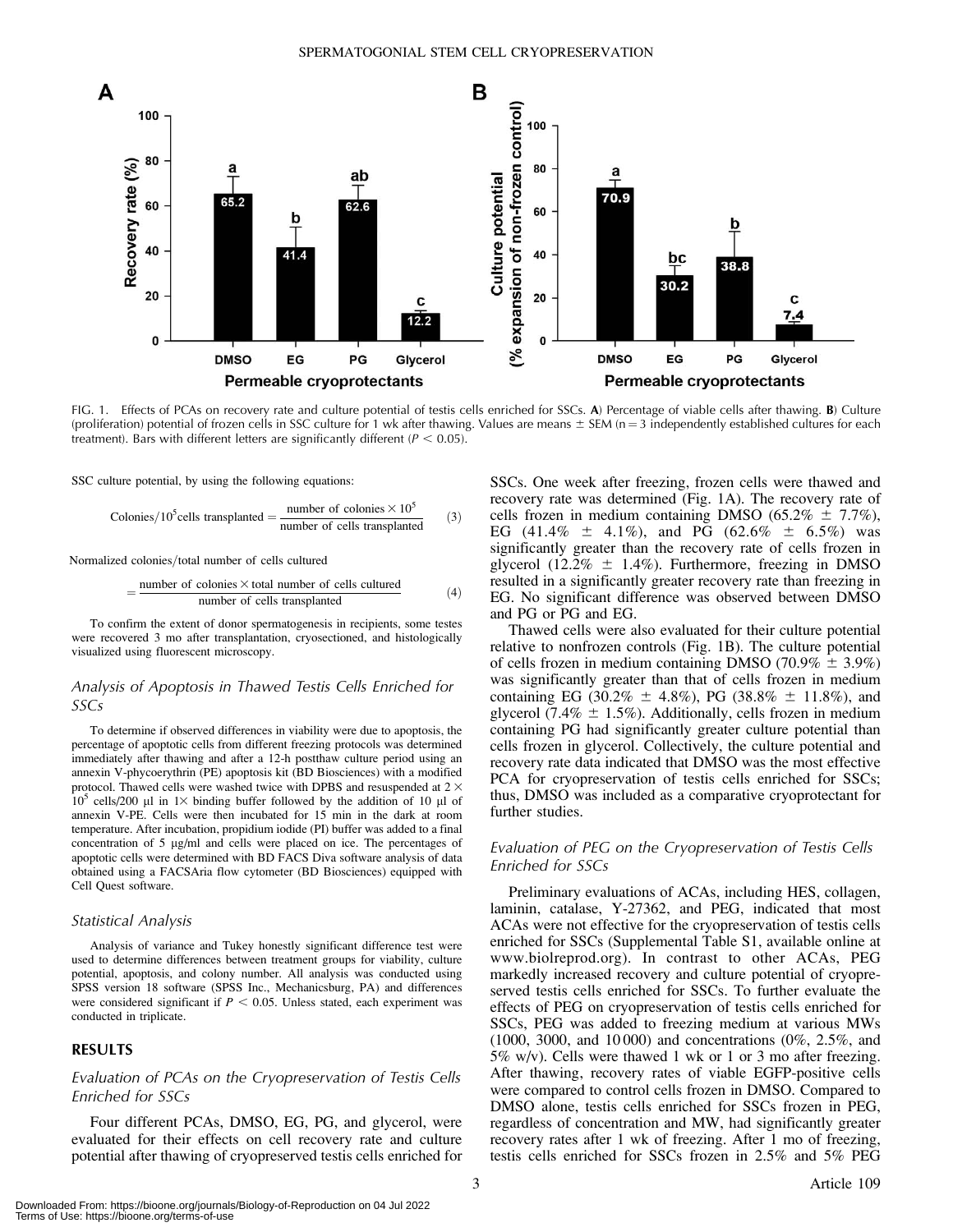TABLE 1. Effects of PEG on the recovery of thawed testis cells enriched for SSCs.

| Final concentration<br>$(\%)$ of PEG | Molecular<br>weight<br>of PEG | Recovery rate $(\%)$ after thawing |                                                                                              |                  |  |
|--------------------------------------|-------------------------------|------------------------------------|----------------------------------------------------------------------------------------------|------------------|--|
|                                      |                               | 1 wk*                              | $1 \text{ mo}^*$                                                                             | $3 \text{ mo}^*$ |  |
| $0^{\dagger}$                        |                               |                                    | $-$ 71.4 $\pm$ 3.3 <sup>b</sup> 74.0 $\pm$ 5.0 <sup>cd</sup> 63.8 $\pm$ 5.0 <sup>bc</sup>    |                  |  |
| 2.5                                  |                               |                                    | 1000 $87.4 \pm 0.5^{\text{a}} 88.3 \pm 1.9^{\text{ab}} 89.6 \pm 2.8^{\text{a}}$              |                  |  |
|                                      |                               |                                    | 3000 93.9 $\pm$ 3.0 <sup>a</sup> 88.2 $\pm$ 5.5 <sup>ab</sup> 73.2 $\pm$ 4.7 <sup>ab</sup>   |                  |  |
|                                      |                               |                                    | 10000 87.3 $\pm$ 0.8 <sup>a</sup> 86.2 $\pm$ 3.8 <sup>abc</sup> 78.0 $\pm$ 6.0 <sup>ab</sup> |                  |  |
| -5                                   | 1000                          |                                    | $91.2 \pm 2.3^{\circ}$ 90.1 $\pm$ 1.8 <sup>ab</sup> 91.8 $\pm$ 3.8 <sup>a</sup>              |                  |  |
|                                      | 3000                          |                                    | $88.5 \pm 1.3^{\text{a}}$ 90.7 $\pm$ 0.8 <sup>a</sup> 86.0 $\pm$ 9.5 <sup>ab</sup>           |                  |  |
|                                      |                               |                                    | 10000 88.3 ± 2.6 <sup>a</sup> 76.9 ± 2.9 <sup>bcd</sup> 64.4 ± 4.7 <sup>bc</sup>             |                  |  |

\* Period of freezing.

<sup>†</sup> Freezing control. (Freezing medium is MEM alpha supplemented with 10% FBS and 10% DMSO.)

 $a,b,c,d$  Different letters within a column indicate significant differences (P)  $<$  0.05); n = 3 independently established experiments.

(MW 1000 and 3000) had significantly greater recovery rates than control. However, after 3 mo of freezing, only the cells frozen in 2.5% and 5% PEG (MW 1000) had significantly greater recovery rates than controls (Table 1).

Thawed cells were also evaluated for culture potential relative to nonfrozen control cells. Compared to DMSO control, culture potential was significantly greater when testis cells enriched for SSCs were frozen in 2.5% PEG (MW 1000) at all freezing periods (Table 2). Because of the consistent improvement in recovery and culture potential, the percentages of apoptotic cells were evaluated for freezing media containing PEG (MW 1000; Fig. 2). Compared to control, 2.5% PEG had a significantly lower percentage of apoptotic cells after 1 wk of freezing  $(3.6\% \pm 0.2\% \text{ vs. } 1.7\% \pm 0.2\%);$  however, no difference was observed after 1 or 3 mo of freezing  $(8.9\% \pm$ 0.5% vs. 9.7%  $\pm$  1.3% and 8.5%  $\pm$  0.4% vs. 7.8%  $\pm$  0.2% respectively). Compared to control and 2.5% PEG, 5% PEG had significantly more apoptotic cells after freezing for 1 wk  $(5.2\% \pm 0.4\%)$ , 1 mo (13.7%  $\pm$  0.3%), and 3 mo (12.4%  $\pm$ 0.3%; Fig. 2).

To determine if the short-term effects of cryopreservation of testis cells enriched for SSCs with 2.5% PEG (MW 1000) could be maintained for longer periods, cells were evaluated for culture potential after freezing for 6, 12, and 24 mo. As seen after freezing for 1 wk and 1 and 3 mo, testis cells enriched for SSCs frozen in 2.5% PEG (MW 1000) had significantly greater culture potential compared to DMSO (as a percentage of noncryopreserved controls) after 6, 12, and 24 mo of freezing  $(53.1\% \pm 1.2\% \text{ vs. } 34.6\% \pm 2.7\%, 45.8\% \pm 1.3\% \text{ vs. } 30.8\%$  $\pm$  2.4%, and 50.7%  $\pm$  2.9% vs. 34.1%  $\pm$  2.6%; Fig. 3).

Previously, we demonstrated that the addition of 200 mM trehalose to freezing medium significantly improved the cryopreservation of SSCs. In accordance with these results, we compared the effect of 2.5% PEG (MW 1000) and 200 mM trehalose on cryopreservation of SSCs for an extended freezing period. No significant differences were observed between the culture potential of SSCs cryopreserved for 6, 12, or 24 mo in PEG (MW 1000) or trehalose (50.5  $\pm$  0.9, 50.3  $\pm$  2.3, and 52.6  $\pm$  2.9 for trehalose treatment respectively; Fig. 3). Collectively, these data indicated that 2.5% PEG (MW 1000) was the most effective freezing medium examined for cryopreservation of testis cells enriched for SSCs, and the effect of 2.5% PEG (MW 1000) was comparable to that of 200 mM trehalose on culture potential of germ cells after freezethawing.

TABLE 2. Effects of cryopreservation in PEG on the culture potential of thawed testis cells enriched for SSCs.

| Final concentration<br>$(\%)$ of PEG | Molecular<br>weight<br>of PEG | Expansion $(\%$ of control) after freezing<br>and thawing and 1 wk of culture           |                                                  |                  |  |
|--------------------------------------|-------------------------------|-----------------------------------------------------------------------------------------|--------------------------------------------------|------------------|--|
|                                      |                               | $1 w k^*$                                                                               | $1 \text{ mo}^*$                                 | $3 \text{ mo}^*$ |  |
| $0^{\dagger}$                        |                               | $-$ 69.3 ± 8.3 <sup>b</sup> 43.8 ± 6.9 <sup>b</sup> 36.6 ± 0.4 <sup>b</sup>             |                                                  |                  |  |
| 2.5                                  | 1000                          | $91.2 \pm 4.4^a$ 67.0 $\pm 3.5^a$ 49.8 $\pm 3.8^a$                                      |                                                  |                  |  |
|                                      | 3000                          | 74.7 $\pm$ 2.9 <sup>ab</sup>                                                            | $48.2 \pm 1.8^{ab}$ 42.4 $\pm$ 3.4 <sup>ab</sup> |                  |  |
|                                      | 10000                         | 77.5 $\pm$ 11.0 <sup>ab</sup> 49.2 $\pm$ 5.4 <sup>ab</sup> 45.6 $\pm$ 1.5 <sup>ab</sup> |                                                  |                  |  |
| 5                                    | 1000                          | 77.0 $\pm$ 4.5 <sup>ab</sup> 53.8 $\pm$ 2.2 <sup>ab</sup> 41.7 $\pm$ 3.5 <sup>ab</sup>  |                                                  |                  |  |
|                                      | 3000                          | 75.1 $\pm$ 3.7 <sup>ab</sup> 44.6 $\pm$ 3.2 <sup>ab</sup> 41.6 $\pm$ 1.8 <sup>ab</sup>  |                                                  |                  |  |
|                                      |                               | 10000 $65.7 \pm 10.0^b$ 44.1 $\pm 6.3^b$ 41.1 $\pm 2.3^{\text{ab}}$                     |                                                  |                  |  |

\* Period of freezing.

<sup>†</sup> Freezing control. (Freezing medium is MEM alpha supplemented with 10% FBS and 10% DMSO.)

 $a,b$  Different letters within a column indicate significant differences ( $P <$ 0.05);  $n = 3$  independently established cultures for each treatment.

#### Evaluation of SSC Activity Following Cryopreservation in 2.5% PEG (MW 1000)

Direct evaluation of the effects of different cryopreservation techniques on the SSC can be determined only by transplantation of thawed SSCs into recipient testes. Based on the preliminary experiments, we chose to evaluate the ability of 2.5% PEG (MW 1000) on SSC preservation using transplantation experiments. Donor EGFP-positive cells that had been frozen for 3 mo with 2.5% PEG (MW 1000) were thawed, cultured for 7 days (Fig. 4, A and B), and transplanted into recipient testes. Noncryopreserved, cultured testis cells enriched for SSCs and testis cells enriched for SSCs and frozen in DMSO were transplanted as controls. Two months after transplantation, recipient testes were recovered and visualized for donor colonies (Fig. 4C). Histological analysis demonstrated that complete spermatogenesis was present in colonies of donor cells, including those that were frozen in 2.5% PEG (MW 1000; Fig. 4D). Furthermore, testis cells enriched for SSCs that were frozen in 2.5% PEG (MW 1000) or DMSO and



FIG. 2. Effects of PEG (MW 1000) on apoptosis of frozen testis cells enriched for SSCs. Percentage of annexin V-binding, PI-excluding, apoptosis-positive, EGFP-positive cells 12 h after thawing. As expected, very low percentages of apoptotic cells (0.2%–0.5%) were observed among the concentrations of PEG immediately after thawing regardless of freezing period. Values are means  $\pm$  SEM (n = 3 independently established cultures for each treatment). Bars within a freezing period with different letters are significantly different ( $P < 0.05$ ).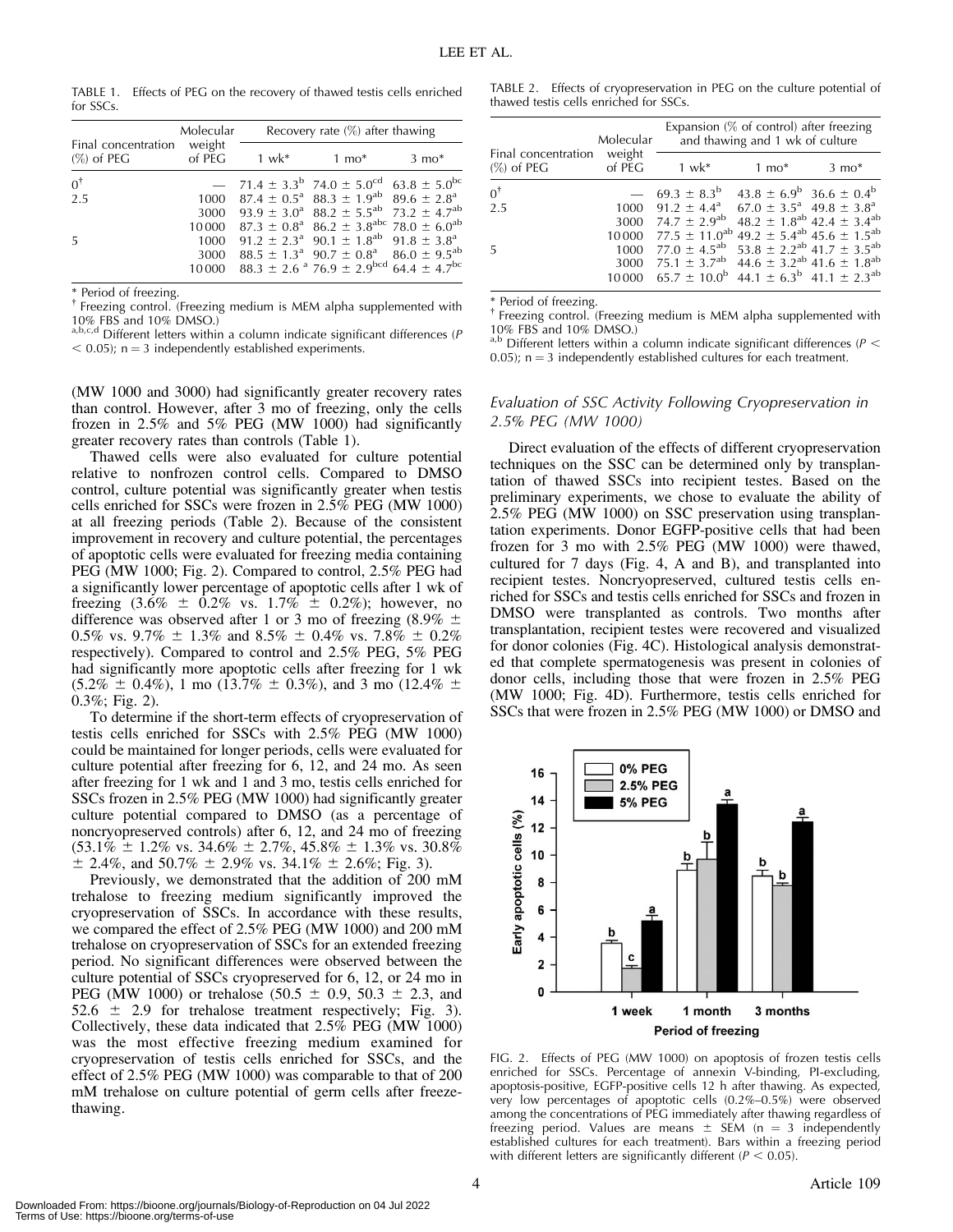cultured for 1 wk generated the same number of donor colonies per 10<sup>5</sup> cells transplanted as nonfrozen cells (127.0  $\pm$  14.7,  $87.1 \pm 13.0$ , and  $93.7 \pm 12.1$  for 2.5% PEG [MW 1000] cryopreserved, DMSO cryopreserved, and noncryopreserved cells respectively; Fig. 4E), indicating that freezing did not diminish viable SSC function. However, this analysis did not account for differences in recovery rate, viability, and apoptosis between cryopreservation treatments. To account for cell loss during freezing, thawing, and culture, colony numbers were also evaluated normalized to the total number of viable recovered cells after freezing, thawing, and 1 wk of culture. No significant difference was observed in normalized colony number between noncryopreserved testis cells  $(814.1 \pm 104.6)$ and testis cells cryopreserved in 2.5% PEG (MW 1000; 761.0  $\pm$  90.1); however, cryopreservation in DMSO resulted in significantly fewer normalized colonies (305.0  $\pm$  44.0) than noncryopreserved or 2.5% PEG (MW 1000) cryopreserved testis cells enriched for SSCs (Fig. 4F).

To confirm that complete SSC function was retained in cryopreserved SSCs, EGFP-positive testis cells enriched for SSCs that were frozen in 2.5% PEG (MW 1000) for 3 mo were thawed and transplanted into testes of W/Wv mice after 1 wk of culture. Several months after transplantation, recipient males were mated with wild-type females and donor-derived, EGFPpositive offspring were produced (Fig. 5, A and B). Additionally, offspring were phenotypically normal and fertile (Fig. 5C).

#### DISCUSSION

The objective of this study was to develop an efficient cryopreservation method for SSCs using various cryoprotectant agents. To complete this objective, populations of testis cells enriched for SSCs were developed using standard isolation and culture techniques [25]. After selection of THY-1-positive cells using MACS selection, about 40% of cells were positive for PLZF (a marker of undifferentiated germ cells); however, the percentage of PLZF-positive cells after six passages in culture was greater than 90%. The utilization of cultured SSCs in this work provided two advantages over using freshly isolated cells. First, culturing of populations of testis cells enriched for SSCs allows for additional enrichment of undifferentiated PLZFpositive germ cells. Second, it is likely that any practical utilization of nonhuman mammalian SSCs will require a period of culture to amplify the numbers of SSCs transplanted into recipient males. After freezing in various cryoprotectants, thawed cells were evaluated for recovery rate, culture potential, and capacity to generate donor colonies of spermatogenesis after transplantation to recipient testes, an SSC-specific function. The data indicated that DMSO and 2.5% PEG (MW 1000) were the most effective PCA and ACA evaluated, respectively.

Previous research has shown that DMSO, EG, PG, and glycerol are effective PCAs for the cryopreservation of cells and tissues; however, their effectiveness is highly variable for different testis cell populations. DMSO has been regularly used for the cryopreservation of murine and human germ cells and has been shown to provide better preservation than cryopreservation with EG, PG, and glycerol. Previous research has evaluated the efficiency of germ cell and testis tissue cryopreservation using PCAs [19, 29, 30]; however, these experiments did not evaluate cryopreservation of populations of germ cells enriched for SSCs. In the current study we confirmed the effectiveness of DMSO compared to other PCAs. Our results showed that postthaw recovery was best when cells were preserved in DMSO or PG; however, postthaw



FIG. 3. Effects of 2.5% PEG (MW 1000), trehalose, and DMSO on culture potential of testis cells enriched for SSCs after extended freezing times. Culture (proliferation) potential of frozen cells in culture for 1 wk after thawing. Cells were frozen for up to 24 mo prior to thawing. Values are means  $\pm$  SEM (n = 3 independently established cultures for each treatment). Different letters indicate significant difference ( $P < 0.05$ ) among groups within each freezing period.

culture potential was nearly two times greater when cells were cryopreserved in DMSO compared to PG, likely because of differential postthaw apoptosis levels between the two treatments. These data confirm the effectiveness of cryopreservation of testis cells enriched for SSCs in DMSO and demonstrate that evaluation of postthaw recovery rate by itself is not an efficient evaluation of the effects of cryopreservation agents on testis cells.

In addition to PCAs, ACAs have also been demonstrated as effective for cryopreservation for various cell types [31–35]. Preliminary evaluations of ACAs, including HES, collagen, laminin, catalase, Y-27362, and PEG, indicated that most ACAs were not effective for the cryopreservation of testis cells enriched for SSCs (Supplemental Table S1). In contrast to other ACAs, PEG markedly increased recovery rate and culture potential of cryopreserved testis cells enriched for SSCs compared to DMSO. Thus, we chose to further evaluate different concentrations (2.5% and 5%) and MWs (1000, 3000, and 10 000) of PEG on cryopreservation of testis cells enriched for SSCs.

Evaluation of postthawed testis cells enriched for SSCs demonstrated that cryopreservation in 2.5% and 5% PEG (MW 1000) improved recovery rate compared to cryopreservation in DMSO at all freezing periods. However, significant improvements in culture potential were observed only when cells were frozen in 2.5% PEG (MW 1000). The loss of significant functional differences is most likely caused by cell injury due to high osmotic pressure and cell fusion caused by PEG [36], as evidenced by the excellent recovery rates coupled with the relatively poor proliferation potential of cultured cells frozen in higher concentrations of PEG (5%). When evaluating the percentage of apoptotic cells postthawing, 2.5% PEG (MW 1000) was unable to limit the percentage of apoptosis compared to control at freezing times beyond 1 wk. Because PEG does not cross the cell membrane, it is likely that PEG promotes cell survival by decreasing the likelihood of extracellular ice formation. The mechanism of action of extracellular PEG has not been definitively identified, but the affinity of PEG for water molecules has been demonstrated in studies examining cell fusion [37]. Although PEG cannot prevent intracellular ice formation directly, it is possible that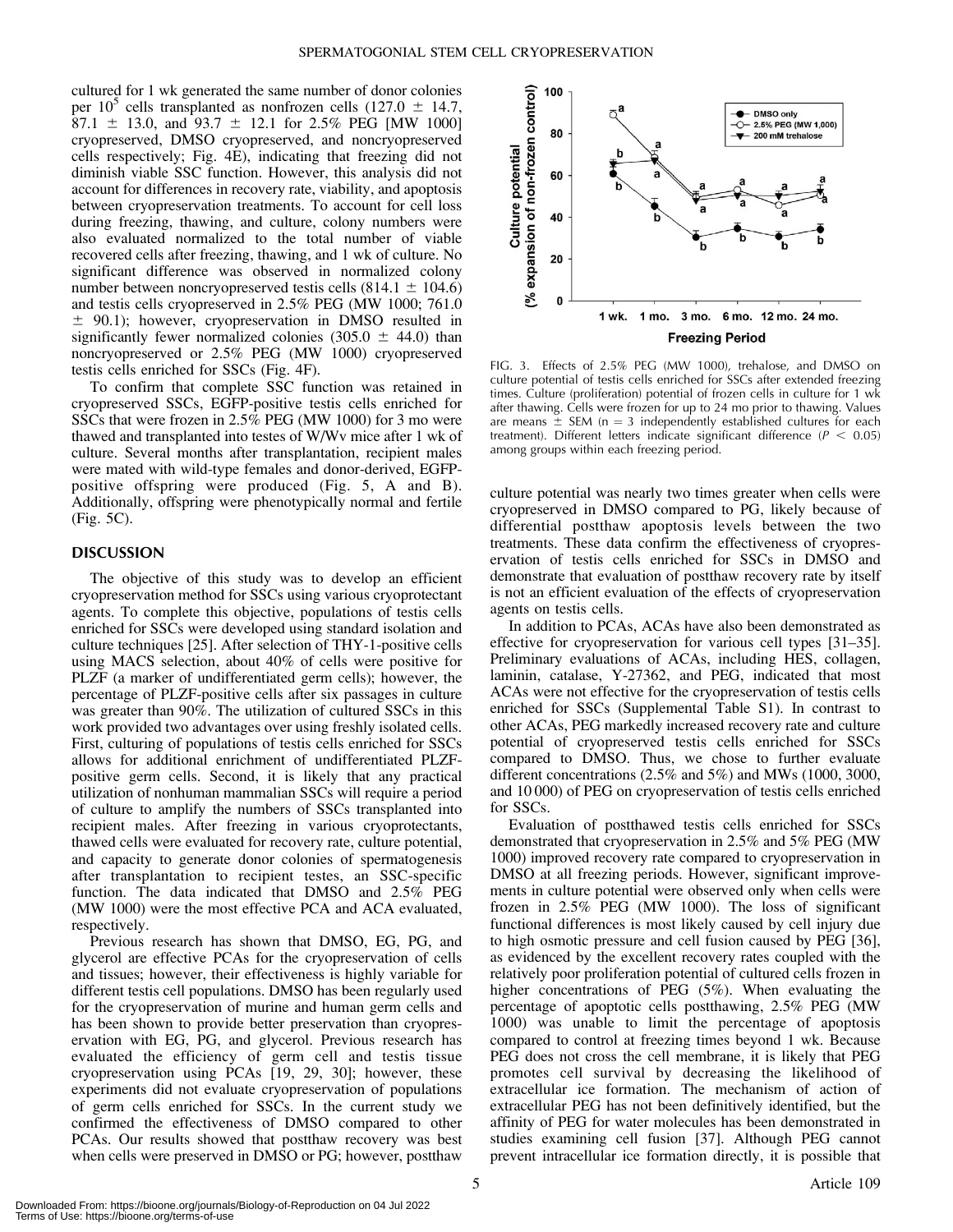

FIG. 4. Effects of 2.5% PEG (MW 1000) on SSC activity after thawing. A, B) EGFP-positive testis cells enriched for SSCs that were frozen in 2.5% PEG (MW 1000) and thawed after 3 mo were able to form clumps after 1 wk in culture; bright-field (A), dark-field fluorescence (B). C) EGFP-positive germ cells, presumably SSCs, that were frozen in 2.5% PEG (MW 1000) thawed after 3 mo, and cultured for 1 wk were able to form colonies in recipient testes; darkfield fluorescence images are overlaid on the bright-field image of the same section of the recipient testis. D) Cryosection of donor-derived germ cell colony. Donor colonies contained complete spermatogenesis, indicating that SSC function was retained after freezing; Green image showing multiple layers of green donor germ cells is overlaid on the bright-field image of the same section. Complete spermatogenesis is evidenced by the presence of<br>sperm (black arrow) in the lumen of the seminiferous tubules. **E**) The nu culture; colonies/10<sup>5</sup> cells transplanted = number of colonies × 10<sup>5</sup>/number of cells transplanted. F) The number of colonies normalized to total number of viable cells recovered after freezing, thawing, and 1 wk of culture; normalized colonies/total number of cells cultured = number of colonies  $\times$  total number of cells cultured/number of cells transplanted. Bars = 200  $\mu$ m (A, B), 2 mm (C), and 25  $\mu$ m (D). Values are means  $\pm$  SEM (n = 3 experiment per treatment; total numbers of mice/testes analyzed were 8/14, 9/16, and 8/16 for fresh, 2.5% PEG (MW 1000), and DMSO respectively). Different letters indicate significant difference ( $P < 0.05$ ) between treatments.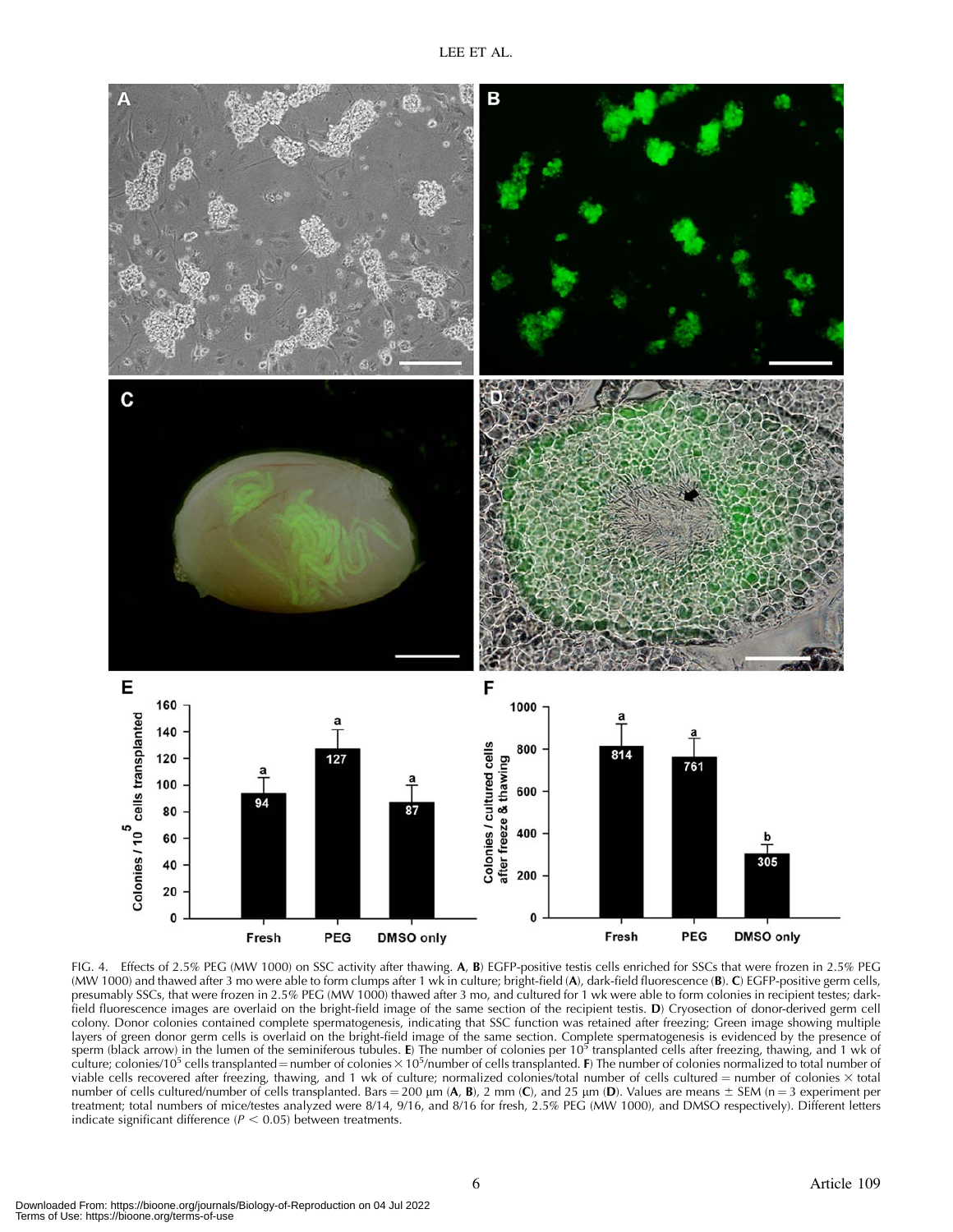

FIG. 5. Generation of offspring after transplantation of SSCs frozen in 2.5% PEG (MW 1000). A) Offspring from a C57BL/6 female crossed with a W/Wv recipient male that was transplanted with SSCs frozen in 2.5% PEG (MW 1000). **B**) The same individuals under UV exposure. EGFP+ pups (arrow heads) indicate complete donor spermatogenesis in recipient males. C) Pedigree for W/Wv recipient mice number 672 and 684 that were transplanted with germ cells frozen in 2.5% PEG (MW 1000) demonstrates that the F2 generation retained normal fertility. Solid symbols indicate progeny expressing EGFP.

the sequestration of water molecules by PEG may help protect the plasma membrane during freeze-thawing. Interestingly, it may be possible to improve the effectiveness of cryopreservation of testis cells enriched for SSCs in PEG by including cryoprotectant agents such as caspase inhibitor or Y-27632 that prevent apoptosis [34, 38–40].

Although recovery rates remained constant for testis cells enriched for SSCs frozen for 1 wk–3 mo, culture potential gradually decreased over the same period. Although culture potential (determined as proliferation rate during 1 wk of culture) does not definitively evaluate SSC proliferation, given that  $>90\%$  of cultured cells were germ cells and that long-term perpetuation of a culture is dependent on SSCs, it is likely that germ cell amplification is due to proliferation of SSCs. Theoretical models have argued that cryostability exists at  $-196^{\circ}$ C as long as photophysical events such as free radical formation due to background radiation and cosmic rays are minimized. Thus, living cells should be stable at  $-196^{\circ}$ C for thousands of years [41]. To determine if culture potential continued to decrease after 3 mo freezing time, in vitro proliferation rates were determined in thawed cells that were frozen for 6, 12, or 24 mo. Interestingly, testis cells enriched for SSCs that were frozen in 2.5% PEG (MW 1000) for 3–24 mo did not have different culture potentials, indicating that deleterious effects of cryopreservation are established during the first 3 mo of freezing. This result is corroborated by recent work indicating that mouse SSCs can retain functional fertility for at least 14 yr [19]. However, these experiments did not systematically evaluate different cryopreservation methods. Collectively, the current data demonstrate that freezing media containing 2.5% PEG (MW 1000) can maintain testis cells enriched for SSC for at least 24 mo.

To preserve an individual male's germ line, cryopreservation of germ cells must result in specific survival of SSCs. Because of the improved cryopreservation capacity observed in preliminary experiments, we chose to evaluate the cryoprotective capacity for SSCs using 2.5% PEG (MW 1000). Noncryopreserved testis cells enriched for SSCs and testis cells enriched for SSCs that were frozen in DMSO or 2.5% PEG (MW 1000) were thawed after 3 mo, cultured for 1 wk, and transplanted into recipient testes. No difference in colony number per  $10<sup>5</sup>$  transplanted cells was observed, indicating that SSCs are not deleteriously affected by cryopreservation. When normalized to number of viable cells recovered, SSCs frozen in DMSO generated significantly fewer colonies than noncryopreserved SSCs or SSCs frozen in 2.5% PEG (MW 1000). Lack of a difference in germ cell colonization between noncryopreserved cells and those frozen in 2.5% PEG (MW 1000) was unexpected because thawed cells had approximately 50% of the in vitro culture (proliferative) potential of noncryopreserved cells. It is possible that the observed improvement of PEG versus DMSO is due to improved culture potential of SSCs frozen in PEG. However, given the fact that greater than 90% of all cultured cells were PLZFpositive germ cells, this difference may be due to a difference in the ratio of survival of SSCs to other testis cells, including differentiating spermatogonia in the germ cell populations between the noncryopreserved and cryopreserved cells. These data indicate the SSC may be more resistant to the negative effects of cryopreservation compared to other germ cells, which is consistent with the resistance of the SSC to irradiation or chemical insult [42–43]. Nevertheless, even if observed colony differences are due to different culture proliferation capacities, an increased culture potential indicates a more robust undifferentiated germ cell population.

Formation of colonies in recipient testes does not definitively evaluate the function of donor SSCs. Testis cells enriched for SSCs that were cryopreserved in 2.5% PEG (MW 1000) for 3 mo were thawed, cultured for 1 wk, and transplanted into testes of W/Wv recipient mice. After mating, recipient mice generated donor-derived offspring. Additionally, donor-derived offspring were able to generate viable offspring. These data indicate that the SSC is not adversely affected by cryopreservation in 2.5% PEG (MW 1000).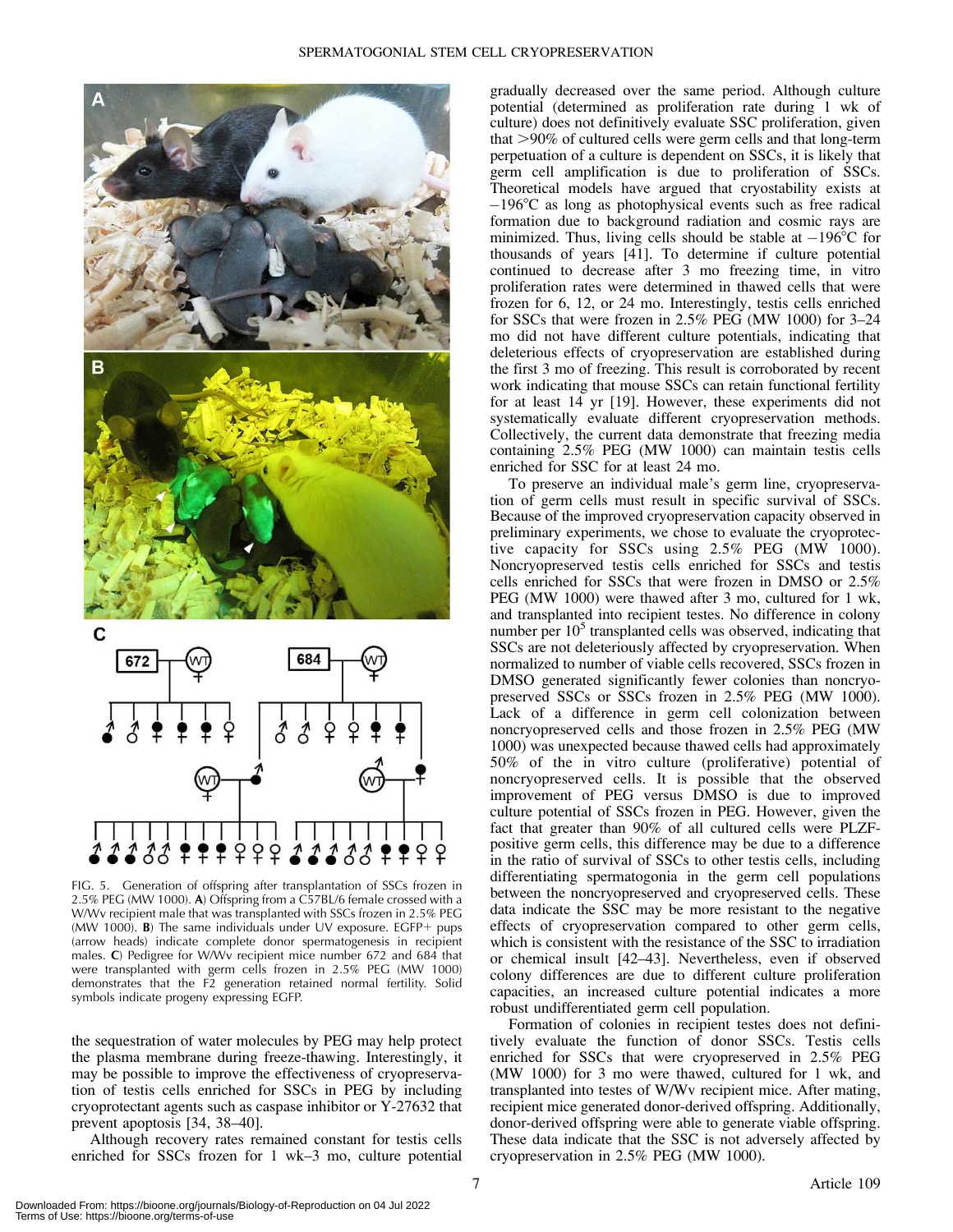Previous work has shown that inclusion of DMSO in cryopreservation media allows for the long-term preservation of mouse SSCs [9]. It has recently been demonstrated that cryopreservation in media containing DMSO and 200 mM trehalose serves as a more effective cryoprotectant for murine SSCs than DMSO alone [21]. In the current study we directly compared the effect of 2.5% PEG (MW 1000) and 200 mM trehalose on the culture potential of cryopreserved cells. No significant difference was observed between these methods for cells cryopreserved up to 24 mo. However, when comparing the transplantation data between this study and previous work [21] with identical transplantation methods, it appears that the numbers of donor colonies of spermatogenesis were higher for cells frozen in 2.5% PEG (MW 1000) compared to 200 mM trehalose. Because of the similar data between 2.5% PEG (MW 1000) and trehalose, it would be of interest to systematically evaluate the efficacy of sugar molecules such as dextran and sucrose, which have been used previously to cryopreserve SSCs [16, 44], on SSC cryopreservation.

In conclusion, the data presented here indicate that cryopreservation of murine SSCs is significantly improved when a combination of 2.5% PEG (MW 1000), DMSO, and FBS is used as cryoprotectant. The methods developed here will serve as foundations for the long-term preservation of mammalian SSCs.

#### ACKNOWLEDGMENT

We would like to thank Dr. Jonathan A. Schmidt for scientific advising; Drs. Y.J. Lee and S.Y. Park for their assistance in acquiring cryosection data; and the Center for Research Facilities, Chung-Ang University, for assistance with FACS.

#### REFERENCES

- 1. Russell LD, Ettlin RA, Hikim AP, Clegg ED. Mammalian spermatogenesis. In Histological and Histopathological Evaluation of the Testis. Clearwater, FL: Cache River Press; 1990:1–40.
- 2. De Rooij DG, Van Dissel-Emiliani FMF, Van Pelt AMM. Regulation of spermatogonial proliferation. Ann N Y Acad Sci 1992; 364:140–153.
- 3. Brinster RL, Zimmermann JW. Spermatogenesis following male germ-cell transplantation. Proc Natl Acad Sci U S A 1994; 91:11298–11302.
- 4. Brinster RL. Spermatogonial stem cell transplantation, cryopreservation and culture. Cell Dev Biol 1998; 9:401–409.
- 5. Van Pelt AMM, Morena AR, Van Dissel-Emiliani FMF, Boitani C, Gaemers IC, de Rooij DG, Stefanini M. Isolation of the synchronized A spermatogonia from adult vitamin A-deficient rat testes. Biol Reprod 1996; 55:439–444.
- 6. Shinohara T, Orwig KE, Avarbock MR, Brinster RL. Spermatogonial stem cell enrichment by multiparameter selection of mouse testis cells. Proc Natl Acad Sci U S A 2000; 97:8346–8351.
- 7. Kubota H, Avarbock MR, Brinster RL. Spermatogonial stem cells share some, but not all, phenotypic and functional characteristics with other stem cells. Proc Natl Acad Sci U S A 2003; 100:6487–6492.
- 8. Ryu BY, Orwig KE, Kubota H, Avarbock MR, Brinster RL. Phenotypic and functional characteristics of spermatogonial stem cells in rats. Dev Biol 2004; 274:158–170.
- 9. Avarbock MR, Brinster CJ, Brinster RL. Reconstitution of spermatogenesis from frozen spermatogonial stem cells. Nat Med 1996; 2:693–696.
- 10. Hermann BP, Sukhwani M, Lin CC, Sheng Y, Tomko J, Rodriquez M, Shuttleworth JJ, McFarland D, Hobbs RM, Pandolfi PP, Schatten GP, Orwig KE. Characterization, cryopreservation, and ablation of spermatogonial stem cells in adult rhesus macaques. Stem Cells 2007; 25: 2330–2338.
- 11. Dobrinski I, Avarbock MR, Brinster RL. Transplantation of germ cells from rabbits and dogs into mouse testes. Biol Reprod 1999; 61: 1331–1339.
- 12. Ogawa T, Dobrinski I, Avarbock MR, Brinster RL. Xenogeneic spermatogenesis following transplantation of hamster germ cells to mouse testes. Biol Reprod 1999; 60:515–521.
- 13. Dobrinski I, Avarbock MR, Brinster RL. Germ cell transplantation from

large domestic animals into mouse testes. Mol Reprod Dev 2000; 57: 270–279.

- 14. Brook PF, Radford JA, Shalet SM, Joyce AD, Gosden RG. Isolation of germ cells from human testicular tissue for low temperature storage and autotransplantation. Fertil Steril 2001; 75:269–274.
- 15. Nagano M, McCarrey JR, Brinster RL. Primate spermatogonial stem cells colonize mouse testes. Biol Reprod 2001; 64:1409–1416.
- 16. Izadyar F, Matthijs-Rijsenbilt JJ, de Ouden K, Creemers LB, Woelders H, de Rooij DG. Development of a cryopreservation protocol for type A spermatogonia. J Androl 2002; 23:537–545.
- 17. Nagano M, Patrizio P, Brinster RL. Long-term survival of human spermatogonial stem cells in mouse testes. Fertil Steril 2002; 78: 1225–1233.
- 18. Schlatt S, Foppiani L, Rolf C, Weinbauer GF, Nieschlag E. Germ cell transplantation into X-irradiated monkey testes. Hum Reprod 2002; 17: 55–62.
- 19. Wu X, Goodyear SM, Abramowitz LK, Bartolomei MS, Tobias JW, Avarbock MR, Brinster RL. Fertile offspring derived from mouse spermatogonial stem cells cryopreserved for more than 14 years. Hum Reprod 2012; 27:1249–59.
- 20. Kanatsu-Shinohara M, Ogonuki N, Inoue K, Ogura A, Toyokuni S, Shinohara T. Restoration of fertility in infertile mice by transplantation of cryopreserved male germline stem cells. Hum Reprod 2003; 18: 2660–2667.
- 21. Lee YA, Kim YH, Kim BJ, Kim BG, Kim KJ, Auh JH, Schmidt JA, Ryu BY. Cryopreservation in trehalose preserves functional capacity of murine spermatogonial stem cells. PLoS One 2013; 8:e54889.
- 22. Leibo SP, Mazur P. The role of cooling rates in low-temperature preservation. Cryobiology 1971; 8:447–452.
- 23. Gao D, Critser JK. Mechanisms of cryoinjury in living cells. ILAR J 2000; 41:187–196.
- 24. Pegg DE. Principles of cryopreservation. Methods Mol Biol 2007; 368: 39–57.
- 25. Oatley JM, Brinster RL. Spermatogonial stem cells. Methods Enzymol 2006; 419:259–282.
- 26. Kubota H, Avarbock MR, Brinster RL. Growth factors essential for selfrenewal and expansion of mouse spermatogonial stem cells. Proc Natl Acad Sci U S A 2004; 101:16489–16494.
- 27. Ogawa T, Aréchaga JM, Avarbock MR, Brinster RL. Transplantation of testis germinal cells into mouse seminiferous tubules. Int J Dev Biol 1997; 41:111–122.
- 28. Nagano M, Avarbock MR, Brinster RL. Pattern and kinetics of mouse donor spermatogonial stem cell colonization in recipient testes. Biol Reprod 1999; 60:1429–1436.
- 29. Frederickx V, Michiels A, Goossens E, De Block G, Van Steirteghem AC, Tournaye H. Recovery, survival and functional evaluation by transplantation of frozen-thawed mouse gem cells. Hum Reprod 2004; 19:948–953.
- 30. Unni S, Kasiviswanathan S, D'Souza S, Khavale S, Mukherjee S, Patwardhan S, Bhartiya D. Efficient cryopreservation of testicular tissue: effect of age, sample state, and concentration of cryoprotectant. Fertil Steril 2012; 1:200–208.
- 31. Rowley SD, Feng Z, Chen L, Holmberg L, Heimfeld S, MacLeod B, Bensinger WI. A randomized phase III clinical trial of autologous blood stem cell transplantation comparing cryopreservation using dimethylsulfoxide vs dimethylsulfoxide with hydroxyethylstarch. Bone Marrow Transplant 2003; 11:1043–1051.
- 32. Kim SJ, Park JH, Lee JE, Kim JM, Lee JB, Moon SY, Roh SI, Kim CG, Yoon HS. Effects of type IV collagen and laminin on the cryopreservation of human embryonic stem cells. Stem Cells 2004; 6:950–961.
- 33. Sasnoor LM, Kale VP, Limaye LS. A combination of catalase and trehalose as additives to conventional freezing medium results in improved cryoprotection of human hematopoietic cells with reference to in vitro migration and adhesion properties. Transfusion 2005; 4:622–633.
- 34. Martin-Ibañez R, Unger C, Strömberg A, Baker D, Canals JM, Hovatta O. Novel cryopreservation method for dissociated human embryonic stem cells in the presence of a ROCK inhibitor. Hum Reprod 2008; 12: 2744–2754.
- 35. O'Neil L, Paynter SJ, Fuller BJ. Vitrification of mature mouse oocytes: improved results following addition of polyethylene glycol to a dimethyl sulfoxide solution. Cryobiology 1997; 34:295–301.
- 36. Norwood TH, Zeigler CJ, Martin GM. Dimethyl sulfoxide enhances polyethylene glycol-mediated somatic cell fusion. Somatic Cell Genet 1976; 2:263–270.
- 37. Lentz BR. Polymer-induced membrane fusion: potential mechanism and relation to cell fusion events. Chem Phys Lipids 1994; 73:91–106.
- 38. Yagi T, Hardin JA, Valenzuela YM, Miyoshi H, Gores GJ, Nyberg SL.